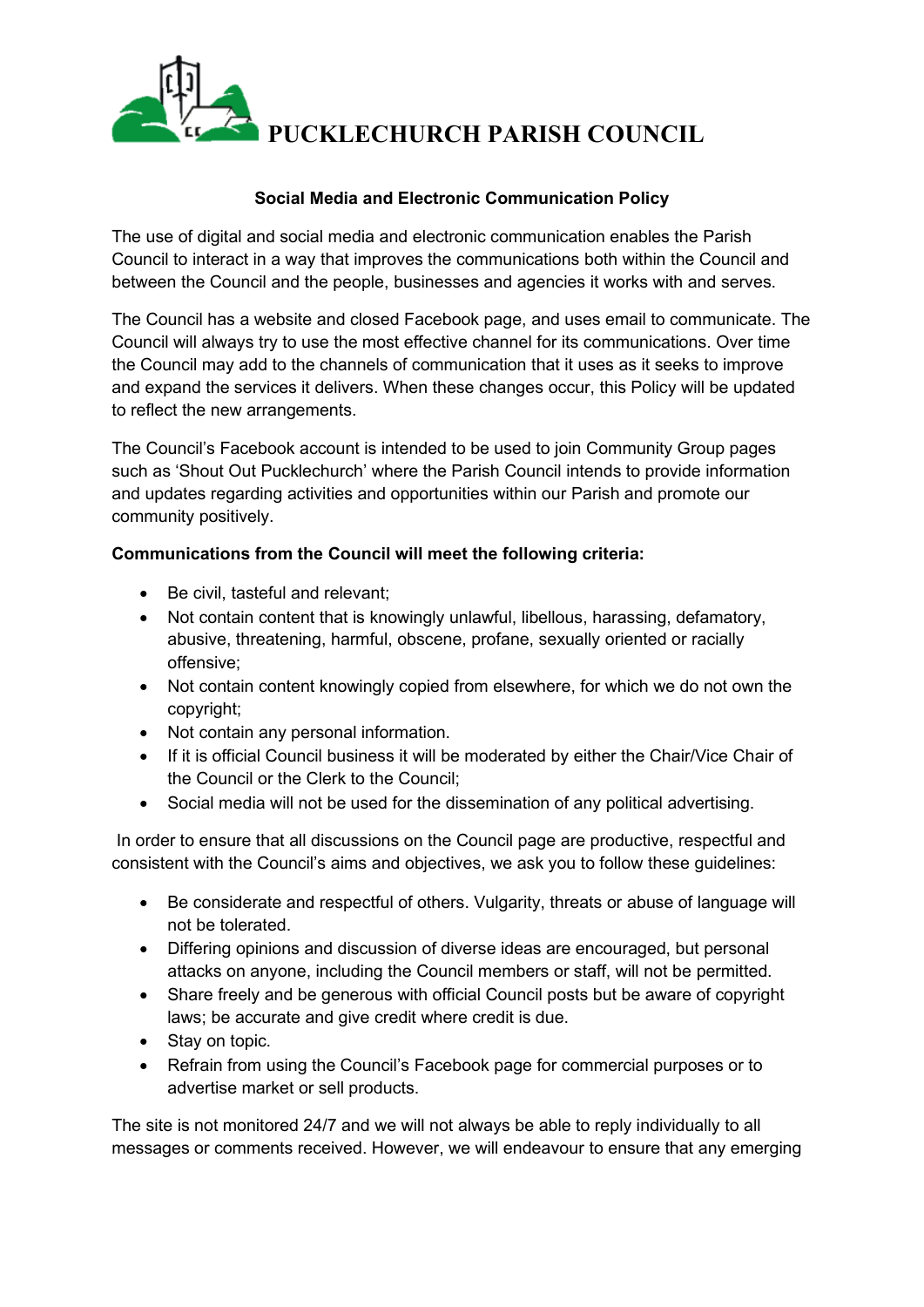

themes or helpful suggestions are passed to the relevant people or authorities. Please do not include personal/private information in your social media posts to us.

Sending a message/post via Facebook will not be considered as contacting the Council for official purposes and we will not be obliged to monitor or respond to requests for information through these channels. Instead, please make direct contact with the council's Clerk and/or members of the council by emailing.

We retain the right to remove comments or content that includes:

- Obscene or racist content
- Personal attacks, insults, or threatening language
- Potentially libellous statements.
- Plagiarised material; any material in violation of any laws, including copyright
- Private, personal information published without consent
- Information or links unrelated to the content of the forum
- Commercial promotions or spam
- Alleges a breach of a Council's policy or the law

The Council's response to any communication received not meeting the above criteria will be to either ignore, inform the sender of our policy or send a brief response as appropriate. This will be at the Council's discretion based on the message received, given our limited resources available. Any information posted on the Facebook page not in line with the above criteria will be removed as quickly as practically possible. Repeat offenders will be blocked from the Facebook page. The Council may post a statement that '*A post breaching the Council's Social Media Policy has been removed*'. If the post alleges a breach of a Council's policy or the law the person who posted it will be asked to submit a formal complaint to the Council or report the matter to the Police as soon as possible to allow due process.

## **Parish Council Website**

Where necessary, we may direct those contacting us to our website to see the required information, or we may forward their question to one of our Councillors for consideration and response. We may not respond to every comment we receive particularly if we are experiencing a heavy workload.

## **Parish Council email**

The Clerk to the council has their own council email address – [clerk@pucklechurchparishcouncil.gov.uk](mailto:clerk@pucklechurchparishcouncil.gov.uk) The email account is monitored mainly during office hours, and we aim to reply to all questions sent as soon as we can. An 'out of office' message should be used when appropriate.

The Clerk is responsible for dealing with email received and passing on any relevant mail to members or external agencies for information and/or action. All communications on behalf of the Council will usually come from the Clerk, and/or otherwise will always be copied to the Clerk. All new emails requiring data to be passed on, will be followed up with a Data consent form for completion before action is taken with that correspondence.

All councillors have council emails. Individual Councillors are at liberty to communicate directly with parishioners in relation to their own personal views, if appropriate, copy to the